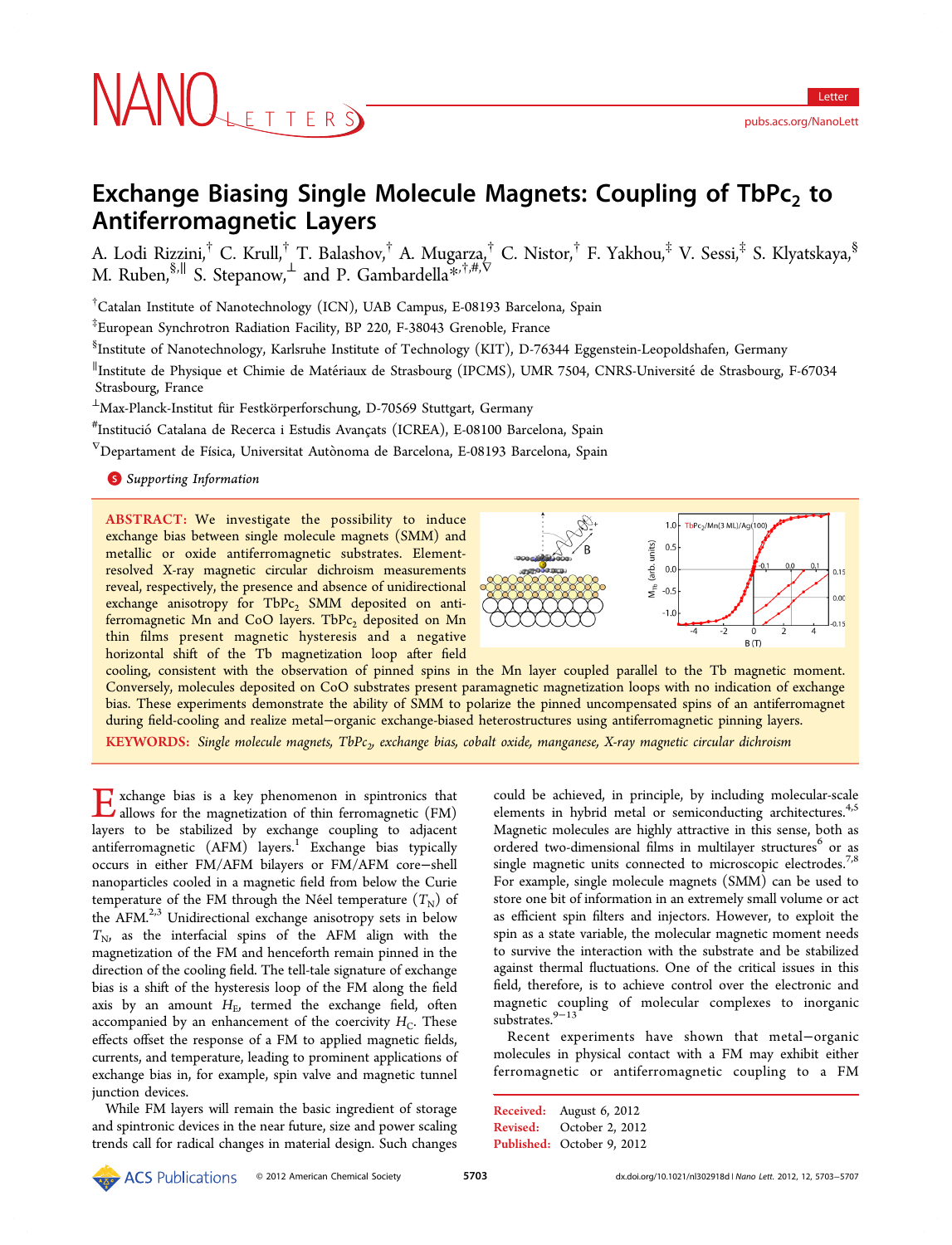<span id="page-1-0"></span>substrate.<sup>[14](#page-4-0)−[16](#page-4-0)</sup> In the case of the TbPc<sub>2</sub> single molecule magnet  $(SMM)$ ,<sup>[17](#page-4-0)</sup> it has been shown that the competition between substrate-induced exchange coupling, Zeeman interaction, and magnetic anisotropy gives rise to several metastable magnetic configurations of the SMM/FM interface.<sup>[10](#page-4-0)</sup> However, the possibility of inducing exchange bias between a molecule and an AFM has not been reported thus far. There are actually specific reasons that put molecular exchange bias into question. First, exchange bias is triggered locally by the presence of pinned uncompensated spins in the AFM.[18](#page-4-0)−[20](#page-4-0) As the molecules constitute discrete magnetic elements, there is no mechanism guaranteeing that the sparse pinning centers of an AFM may bias a single molecule, unless this adsorbs on or creates a pinning site. Second, biasing is unlikely to extend from individual sites to a continuous molecular layer, since the magnetic moments of molecules adsorbed next to each other are usually uncoupled.<sup>[21](#page-4-0)</sup> Third, thermal fluctuations tend to randomize the orientation of the molecular magnetic moment down to temperatures  $T \ll T_N$ , which hinders the alignment of the pinned spins in the AFM during the field cooling (FC) process.

In this work we present a series of experiments aimed at establishing the presence or absence of molecular exchange bias at the interface between  $TbPc<sub>2</sub>$  and different types of AFM substrates, namely, insulating CoO and metallic Mn thin films deposited on a single crystal Ag(100) surface. Despite the unfavorable premises discussed above, we find that exchange bias can be induced in TbPc<sub>2</sub> adsorbed on Mn, resulting in enhanced coercivity and a shifted hysteresis loop of the molecular magnetization. Only a fraction of the  $TbPc_2$ molecules appear to be biased, however, which calls for further investigations of the microscopic mechanism leading to the pinning of molecular spins. These results will help to address several outstanding problems in the field of molecular spintronics related to the incorporation of magnetic molecules in practical devices. The pinning of SMM, and paramagnetic molecules in general, to AFM represents a convenient way to stabilize and control their magnetic properties using substrates with no net magnetization.

The choice of AFM substrate is a critical issue in our search for molecular exchange bias, given that the superexchange interaction between molecule and surface spins depends on the chemistry of the interfacial bonds.[10,15](#page-4-0) We selected CoO and Mn as representative materials for AFM oxides and metals, respectively. CoO is a model type II insulating AFM that grows epitaxially on  $Ag(100)$ . Its choice was motivated by its large magnetocrystalline anisotropy, which is known to favor large  $H<sub>E</sub>$  and  $H<sub>C</sub>$  in FM/AFM bilayers. Moreover, both  $T<sub>N</sub>$  and the magnetic anisotropy of CoO thin films can be controlled by epitaxy,[22,23](#page-4-0) which makes this system particularly interesting for the investigation of molecular exchange bias phenomena. Elemental Mn thin films grown on  $Ag(100)^{24-26}$  $Ag(100)^{24-26}$  $Ag(100)^{24-26}$  $Ag(100)^{24-26}$  $Ag(100)^{24-26}$  were preferred over other types of metallic AFM, such as NiMn and IrMn, to simplify the sample preparation procedure, minimize chemical disorder at the SMM/AFM interface, and avoid the presence of different structural and magnetic phases that appear in bimetallic AFM alloys as a function of composition and thickness.<sup>[27](#page-4-0)</sup> Mn layers grow epitaxially on single crystal Ag(100) forming a two-layer thick superficial alloy at room temperature, which is continued by an almost pure Mn phase with bct structure above the third layer.<sup>[26,28](#page-4-0)</sup> It is known that Mn thin films grown on  $Ag(100)$  present large local magnetic moments and AFM order,  $\sum_{i=1}^{25,29,30}$  $\sum_{i=1}^{25,29,30}$  $\sum_{i=1}^{25,29,30}$  $\sum_{i=1}^{25,29,30}$  $\sum_{i=1}^{25,29,30}$  with a predicted  $c(2)$ 

 $\times$  2) magnetic unit cell.<sup>[30](#page-4-0),[31](#page-4-0)</sup> The spin alignment in the top surface layer of our films, however, could not be determined experimentally and remains unknown (see [Supporting](#page-3-0) [Information\)](#page-3-0). The TbPc<sub>2</sub>/CoO/Ag and TbPc<sub>2</sub>/Mn/Ag samples were grown in situ by molecular beam epitaxy in ultrahighvacuum (UHV) by evaporating Co in a pure oxygen atmosphere of  $10^{-7}$  mbar<sup>[32](#page-4-0)</sup> or Mn on a clean Ag(100) substrate at room temperature.<sup>[26,28](#page-4-0)</sup> About 0.5 monolayers (1  $ML = 1.5 \times 10^{14}$  molecules cm<sup>-2</sup>) of TbPc<sub>2</sub> molecules were deposited on each substrate, by sublimation of the molecular powder in UHV. The thickness of the AFM and the coverage of  $TbPc<sub>2</sub>$  were monitored in situ using scanning tunnelling microscopy ([Supporting Information\)](#page-3-0). Polarization-dependent X-ray absorption measurements were performed at beamline ID08 of the European Synchrotron Radiation Facility using total electron yield detection at the  $L_{2,3}$  edges of Co and Mn and the  $M_{4.5}$  edges of Tb. X-ray absorption spectra (XAS) with linearly polarized light were used in addition to STM to characterize the growth and AFM properties of the CoO layers [\(Supporting Information\)](#page-3-0). A magnetic field **B** of up to  $\pm$ 5 T was applied parallel to the X-ray incidence direction at an angle  $\theta$  with respect to the sample normal and used for FC the samples as well as for X-ray magnetic circular dichroism (XMCD) measurements. XMCD spectra were obtained by subtracting consecutive absorption spectra recorded for parallel  $(I^+)$  and antiparallel  $(I^-)$  alignment of the photon helicity and sample magnetization. We recall that the XMCD intensity can be directly related to the expectation value of the magnetic moment of the element under investigation by using a set of sum rules.<sup>[33](#page-4-0),[34](#page-4-0)</sup> Element resolved magnetization curves were measured by averaging up to 16 XMCD spectra per point and reporting the XMCD intensity at the  $M_5$  ( $L_3$ ) edge of Tb (Mn) as a function of applied magnetic field. Throughout this work, the XMCD signal is presented in units of the average XAS intensity,  $(I^+ + I^-)/2$ . For more details about the TbPc<sub>2</sub> deposition, beamline setup, and XMCD measurements we refer to the [Supporting Information](#page-3-0) and refs [35](#page-4-0) and [36](#page-4-0).



Figure 1. (a) Schematic of TbPc<sub>2</sub> deposited on  $CoO/Ag(100)$ . (b,c) XAS and XMCD spectra of  $TbPc_2/CoO(10 ML)/Ag$  recorded at the  $L_{2,3}$  Co (b) and  $M_{4,5}$  Tb (c) edges after FC at  $B = 5$  T,  $\theta = 0^{\circ}$ , and T = 8 K. (d) XMCD intensity of the  $M_5$  Tb edge measured at  $B = \pm 0.05$ T,  $T = 8$  K on TbPc<sub>2</sub>/CoO (10 ML) (top), TbPc<sub>2</sub>/CoO (3 ML) (middle), and  $TbPc_2/CoO$  (5 ML)/MnO (45 ML) (bottom).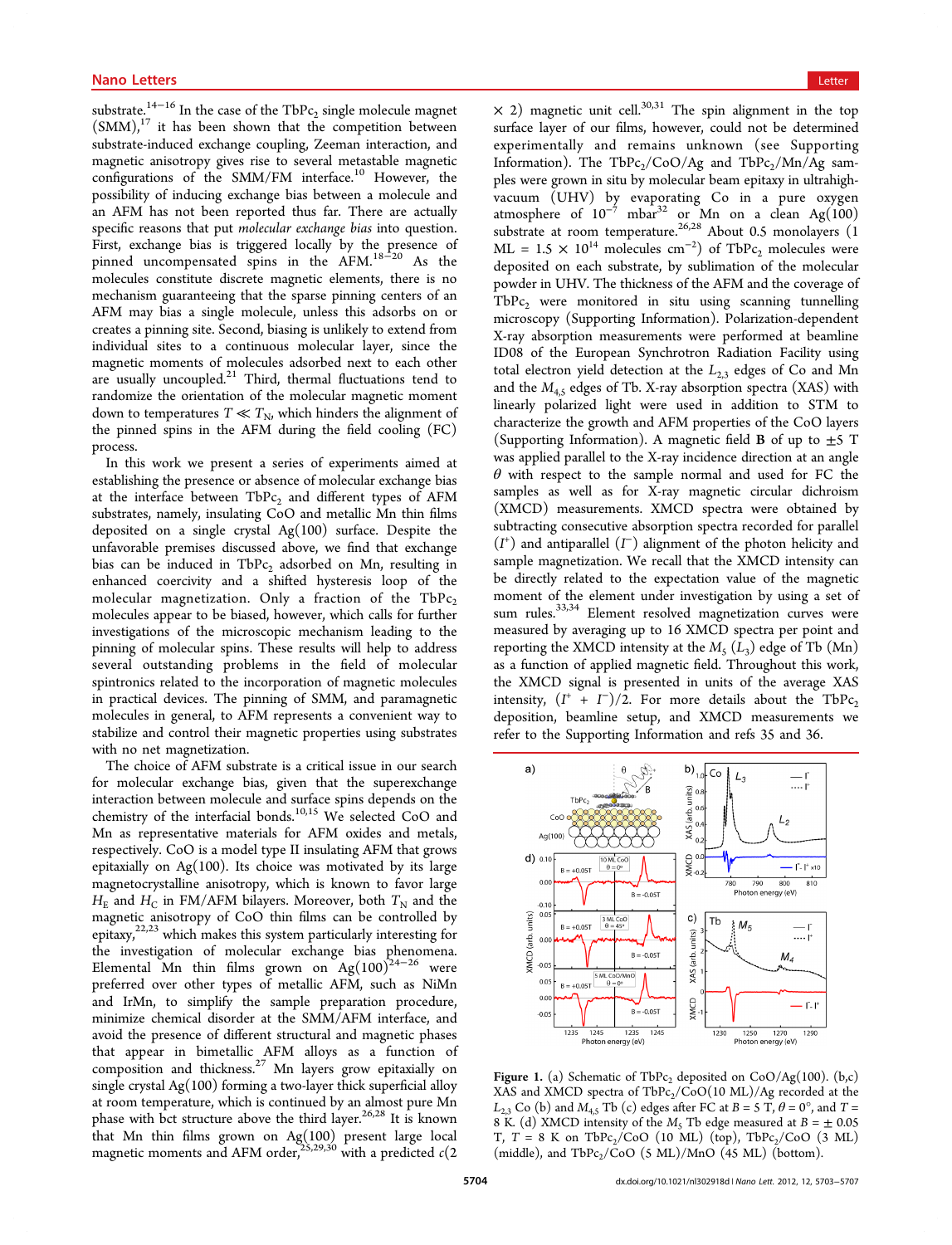<span id="page-2-0"></span>We present first the results obtained for  $TbPc<sub>2</sub>$  deposited on a 10 ML thick CoO layer (Figure [1a](#page-1-0)). The CoO substrate presents a very weak field-induced XMCD (Figure [1b](#page-1-0)), measured at the  $L_{2,3}$  edges of Co after FC from 300 to 8 K at  $B = +5$  T and  $\theta = 0^{\circ}$ , as expected for a nominally compensated AFM surface. The nonzero XMCD intensity is attributed to the presence of rotatable uncompensated Co spins polarized by the external field. The TbPc<sub>2</sub> molecules, on the other hand, present a very large XMCD signal (Figure [1c](#page-1-0)), which is fully saturated at 5 T. To verify the presence of exchange bias, we measured the intensity of the Tb XMCD during a +B→−B field sweep on either side of  $B = 0$ . Figure [1d](#page-1-0) shows that the XMCD spectra recorded at  $B = +0.05$  and  $-0.05$ T reverse sign and have a similar intensity, indicating that the Tb magnetization is antisymmetric with respect to the origin. This finding is confirmed by the measurement of a complete magnetization cycle (Figure 2a), which yields a reversible and



Figure 2. (a) Magnetization loop of  $TbPc<sub>2</sub>$  deposited on a 10 ML CoO film after FC at  $\theta = 0^{\circ}$  and  $B = 5$  T, recorded at  $\theta = 0^{\circ}$  and  $T = 8$ K. Inset: Detail of the low field region. Units refer to the intensity ratio  $2(I^+ - I^-)/(I^+ + I^-)$  measured at the  $M_5$  Tb edge. (b) Derivative of the magnetization shown in part a. The arrows indicate the position of local minima.

antisymmetric loop and no indication of exchange bias (inset). Such paramagnetic behavior is consistent with that of  $TbPc<sub>2</sub>$ molecules deposited on nonmagnetic substrates, which do not show hysteresis at  $T = 8$  K.<sup>[35,37](#page-4-0)</sup> Note that the Tb loop presents inflection points at  $B = \pm 0.5$  T, indicated by minima in the derivative of the magnetization (arrows in Figure 2b), which are reminiscent of the plateaus of the "butterfly" hysteresis cycle of  $TbPc<sub>2</sub>$  measured below the blocking temperature in molecular crystals.<sup>[38](#page-4-0)</sup> These features, which are absent for  $TbPc<sub>2</sub>$  deposited on metallic surfaces,  $10,35,37$  $10,35,37$  $10,35,37$  suggest that the electronic interaction between molecules and substrate is rather weak.

Several reasons may explain the absence of exchange bias for TbPc<sub>2</sub> on CoO. The first is that the magnetic moment of TbPc<sub>2</sub> fluctuates during FC, so that the effective exchange field at the SMM/AFM interface averages out as the temperature drops below  $T_N$ . Although we did not measure  $T_N$  during this experiment, this hypothesis was tested by decreasing the thickness of CoO down to 3 ML, which is expected to reduce  $T_{\rm N}$  to about 20 K due to finite-size effects.<sup>[22](#page-4-0)</sup> The middle panels of Figure [1d](#page-1-0) show the XMCD spectra of  $TbPc_2/CoO(3 ML)/$ Ag recorded at  $B = \pm 0.05$  T after FC at  $B = +5$  T and  $\theta = 45^{\circ}$ . We used this geometry to probe simultaneously the out-ofplane and in-plane magnetization since, a priori, it is not known which direction may be favored. We find that the XMCD is still

antisymmetric with respect to B, giving no indication of exchange bias. A second possibility is that the easy axes of  $TbPc<sub>2</sub>$  and  $CoO$  are perpendicular to each other and the magnetic anisotropy stronger than Tb−Co exchange, in which case the bias field will essentially have no effect. Indeed, while the spins of bulk CoO align close to the  $(111)$  direction,<sup>[39](#page-4-0)</sup> compressive strain is expected to favor preferential in-plane orientation of the magnetic moments in  $CoO/Ag(100)^{23}$  $CoO/Ag(100)^{23}$  $CoO/Ag(100)^{23}$ perpendicular to the TbP $c_2$  easy axis. It is possible, however, to induce out-of-plane alignment of the Co spins by growing tensile-strained CoO on  $MnO/Ag(100).^{23}$  $MnO/Ag(100).^{23}$  $MnO/Ag(100).^{23}$  We have thus grown a 5 ML thick film of CoO on 45 ML MnO/Ag(100) with outof-plane magnetic anisotropy [\(Supporting Information\)](#page-3-0). Also in this case, however, the XMCD spectra measured after FC at B  $= \pm 0.05$  T and  $\theta = 0^{\circ}$  present a similar intensity and opposite sign (Figure [1](#page-1-0)d, bottom panels), revealing no hint of exchange bias. We must conclude, therefore, that the exchange coupling between  $TbPc<sub>2</sub>$  and CoO is too weak to produce sizable bias effects, at least within the sensitivity of the present study.

Since the exchange interaction between  $TbPc<sub>2</sub>$  and a FM was previously found to be larger for pure metal substrates compared to oxidized surfaces, $10$  we turned our investigation toward metallic AFM. We thus deposited  $TbPc<sub>2</sub>$  on a 3 MLthick Mn film grown on Ag(100) and FC it to 8 K at  $B = +5$  T and  $\theta = 0^\circ$ . Figure 3a shows that the field-induced XMCD



Figure 3. XAS and XMCD spectra of  $TbPc_2/Mn(3 ML)/Ag$  recorded after FC at  $B = 5$  T,  $\theta = 0^{\circ}$ , and T = 8 K. (a)  $L_{2,3}$  Mn edges. (b) XMCD intensity at the  $L_3$  Mn edge as a function of applied field. (c)  $M_{4,5}$  Tb edges. (d) XMCD intensity at the  $M_5$  Tb edge as a function of applied field.

measured at 5 T at the  $L_{2,3}$  Mn edges is extremely small compared to that of paramagnetic Mn samples measured in similar conditions, for which an XMCD asymmetry of the order of 50% of the total XAS is expected.[40](#page-4-0) Likewise, the presence of Mn clusters<sup>[41](#page-4-0)</sup> or of a spurious ferromagnetic phase<sup>[42](#page-4-0)</sup> is extremely unlikely. This indicates that the Mn layer is AFM, as expected. By reducing  $B$  from  $+5$  to  $+0.05$  T, we observe a 10-fold reduction of the XMCD intensity. Most importantly, when reversing the field to  $B = -0.05$  T, the sign of the XMCD remains negative, whereas the XMCD measured at −5 T reverses sign but is smaller by 14% with respect to that measured at +5 T (Figure 3b). This behavior suggests the presence of uncompensated Mn spins, part of which rotate with the field and part pinned parallel to the FC direction. The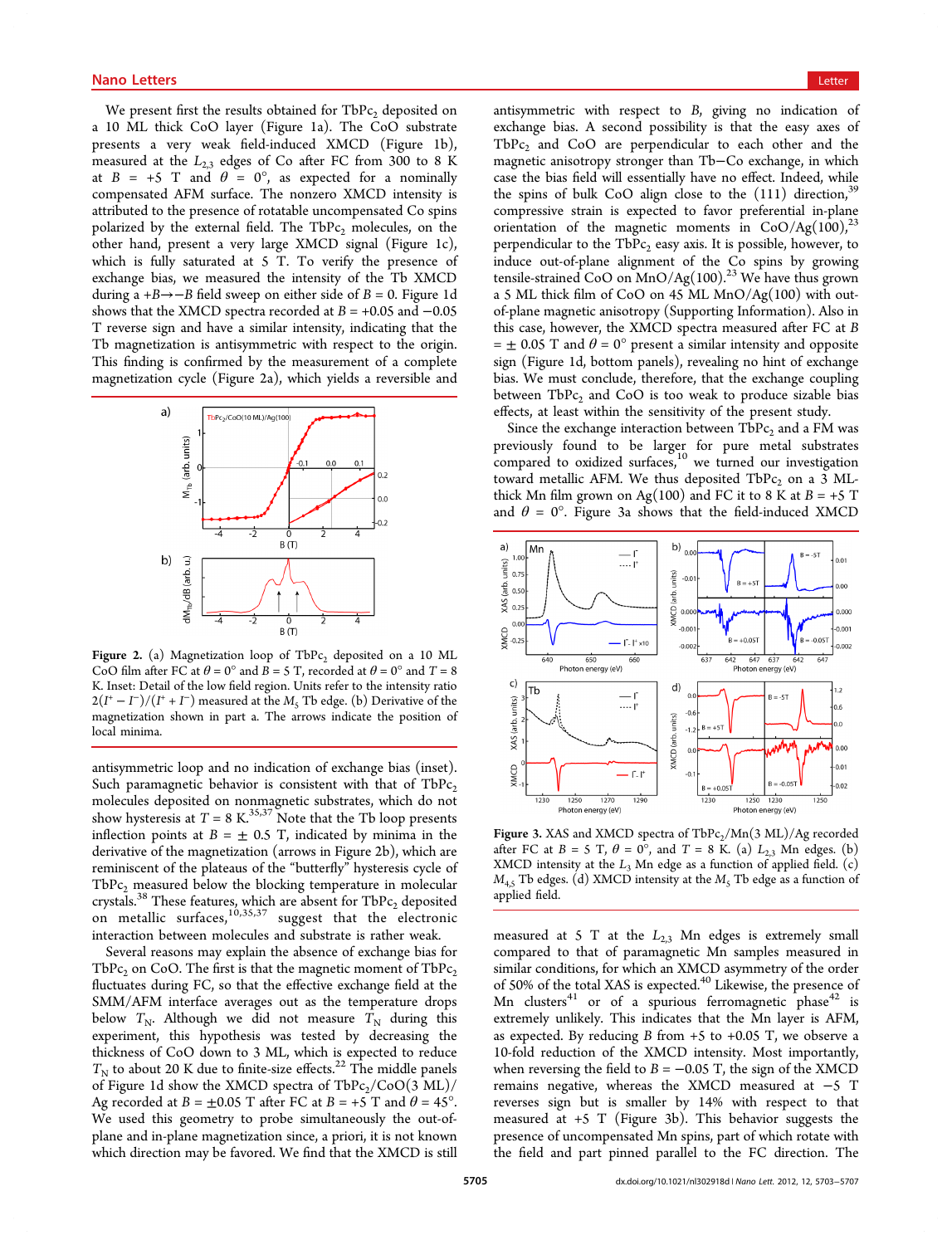<span id="page-3-0"></span>vertical shift of the Mn magnetization loop, shown in Figure 4a, confirms the presence of pinned Mn spins. The ratio between



Figure 4. Magnetization loops of Mn (a) and Tb (b) measured on TbPc<sub>2</sub>/Mn(3 ML)/Ag(100), after FC at  $\theta = 0^{\circ}$  and  $B = 5$  T, recorded at  $\theta = 0^{\circ}$  and  $T = 8$  K. Inset: Detail of the low field region. Units refer to the intensity ratio  $2(I^+ - I^-)/(I^+ + I^-)$  measured at the  $L_3$  Mn edge (a) and  $M_5$  Tb edge (b).

loop shift and height indicates that about  $(7 \pm 2)\%$  of the total uncompensated moments are pinned. By comparing the average spin magnetic moment of Mn, derived by applying the XMCD spin sum rule<sup>[34](#page-4-0)</sup> to the spectra of Figure [3](#page-2-0)a, with that calculated for Mn in AFM layers,  $25,30$  we estimate that the percentage of uncompensated spins (pinned and unpinned) is about  $(3 \pm 1)\%$  of the total Mn coverage, that is,  $0.09 \pm 0.03$ ML (Supporting Information).

The remaining point is whether the  $TbPc<sub>2</sub>$  molecules couple to the pinned Mn spins, leading to exchange bias. Figure [3c](#page-2-0) shows the XAS and XMCD spectra of Tb measured after FC, which are very similar to those reported for CoO (Figure [1c](#page-1-0)). Yet, we find that the Tb XMCD does not reverse sign going from  $B = +0.05$  to  $-0.05$  T (Figure [3](#page-2-0)d), opposite to the behavior observed on CoO and similar to the Mn spectra (Figure [3b](#page-2-0)). The measurement of the Tb magnetization loop provides final evidence of exchange bias in this system. Figure 4b reveals that, while  $TbPc<sub>2</sub>$  on CoO presents a closed loop, the magnetization of  $TbPc<sub>2</sub>$  on Mn is hysteretic and exhibits finite remanence and coercivity  $H_C = 44 \pm 4$  mT. Furthermore, the Tb magnetization is negatively shifted along the field axis by an amount  $H<sub>E</sub> = -22 \pm 4$  mT. The sign of the shift is consistent with the parallel alignment of the Tb magnetic moment and pinned Mn spins evidenced by the low field XMCD spectra reported in Figure [3b](#page-2-0) and d.

From the skewed shape of the loop and the small remanence value, it is evident that only a small fraction of the  $TbPc<sub>2</sub>$ molecules is exchange-coupled to the substrate, consistent with the presence of a small percentage of pinned spins. This is very different from the case of  $TbPc<sub>2</sub>$  deposited on Ni, where all of the molecules are coupled to the FM, and a squared hysteresis loop with [10](#page-4-0)0% remanence is observed.<sup>10</sup> As XMCD averages over a macroscopic sample area, it is likely that both  $H<sub>E</sub>$  and  $H<sub>C</sub>$ would be much larger if measured at the single molecule level. We note also that the blocking temperature of  $TbPc<sub>2</sub>$  deposited on metal substrates, measured on the time scale of XMCD

experiments, is about 2  $K<sub>2</sub><sup>37</sup>$  $K<sub>2</sub><sup>37</sup>$  $K<sub>2</sub><sup>37</sup>$  below the minimum temperature reached in this study (8 K). Therefore, the alignment of the pinned spins must occur in the paramagnetic regime<sup>[43](#page-4-0)</sup> due to the field-induced magnetization of  $TbPc<sub>2</sub>$ . Once AFM order has set in, the uncompensated exchange field from the substrate inhibits the relaxation of the Tb magnetic moment, giving rise to hysteresis. Remarkably, both  $H_C$  and  $H_E$  decrease significantly for a TbPc<sub>2</sub>/Mn sample FC at  $\theta = 90^{\circ}$ , perpendicular to the TbPc<sub>2</sub> easy axis (Supporting Information). We attribute this behavior to the smaller polarization of the molecular magnetic moment induced by the external field in this geometry, which hinders the pinning of neighbor uncompensated Mn spins parallel to the FC direction.

In summary, we have reported exchange bias in a SMM/ AFM system. The magnetization of  $TbPc<sub>2</sub>$  deposited on CoO and Mn thin films, FC to 8 K, present significant differences: the first is typical of paramagnetic  $TbPc_2$ , whereas the second is an hysteretic loop shifted to negative field. The Mn magnetization loop reveals the presence of both pinned and unpinned spins, with the former aligned parallel to the FC direction. Thus, molecular scale magnets are able to polarize the pinned spins of an AFM during FC, which induce exchange bias of the molecules to the substrate. The bias field is found to be maximum when the cooling field is set parallel to the SMM easy axis. From the shape of the  $TbPc<sub>2</sub>$  magnetization curve, we infer that exchange bias occurs at the level of single molecules. Control over the origin of the pinned spins and positioning of the molecules may result in new applications that exploit the interaction between SMM and AFM, such as spin valves and spin filters, where the molecular magnetic moment is simultaneously stabilized and biased by unidirectional exchange coupling.

### ■ ASSOCIATED CONTENT

#### **S** Supporting Information

Sample characterization, details of XMCD measurements, and analysis of the uncompensated Mn moments. This material is available free of charge via the Internet at [http://pubs.acs.org.](http://pubs.acs.org)

## ■ AUTHOR INFORMATION

#### Corresponding Author

\*E-mail: [pietro.gambardella.icn@uab.es](mailto:pietro.gambardella.icn@uab.es).

#### Notes

The authors declare no competing financial interest.

# ■ ACKNOWLEDGMENTS

We are grateful to Josep Nogués for stimulating discussions. We acknowledge support from the European Research Council (StG 203239 NOMAD), Ministerio de Ciencia e Innovacioń (MAT2010-15659), and Agència de Gestió d'Ajuts Universitaris i de Recerca (2009 SGR 695). A.M. acknowledges funding from the Ramon y Cajal Fellowship program.

## ■ REFERENCES

(1) Parkin, S.; Jiang, X.; Kaiser, C.; Panchula, A.; Roche, K.; Samant, M. Proc. IEEE 2003, 91, 661−680.

(2) Meiklejohn, W. H.; Bean, C. P. Phys. Rev. 1957, 105, 904−913. (3) Noguès, J.; Sort, J.; Langlais, V.; Skumryev, V.; Suriñach, S.; MuÃśoz, J.; Baró, M. Phys. Rep. 2005, 422, 65−117.

(4) Stan, M.; Franzon, P.; Goldstein, S.; Lach, J.; Ziegler, M. Proc. IEEE 2003, 91, 1940−1957.

(5) Joachim, C.; Ratner, M. A. Proc. Natl. Acad. Sci. U.S.A. 2005, 102, 8801−8808.